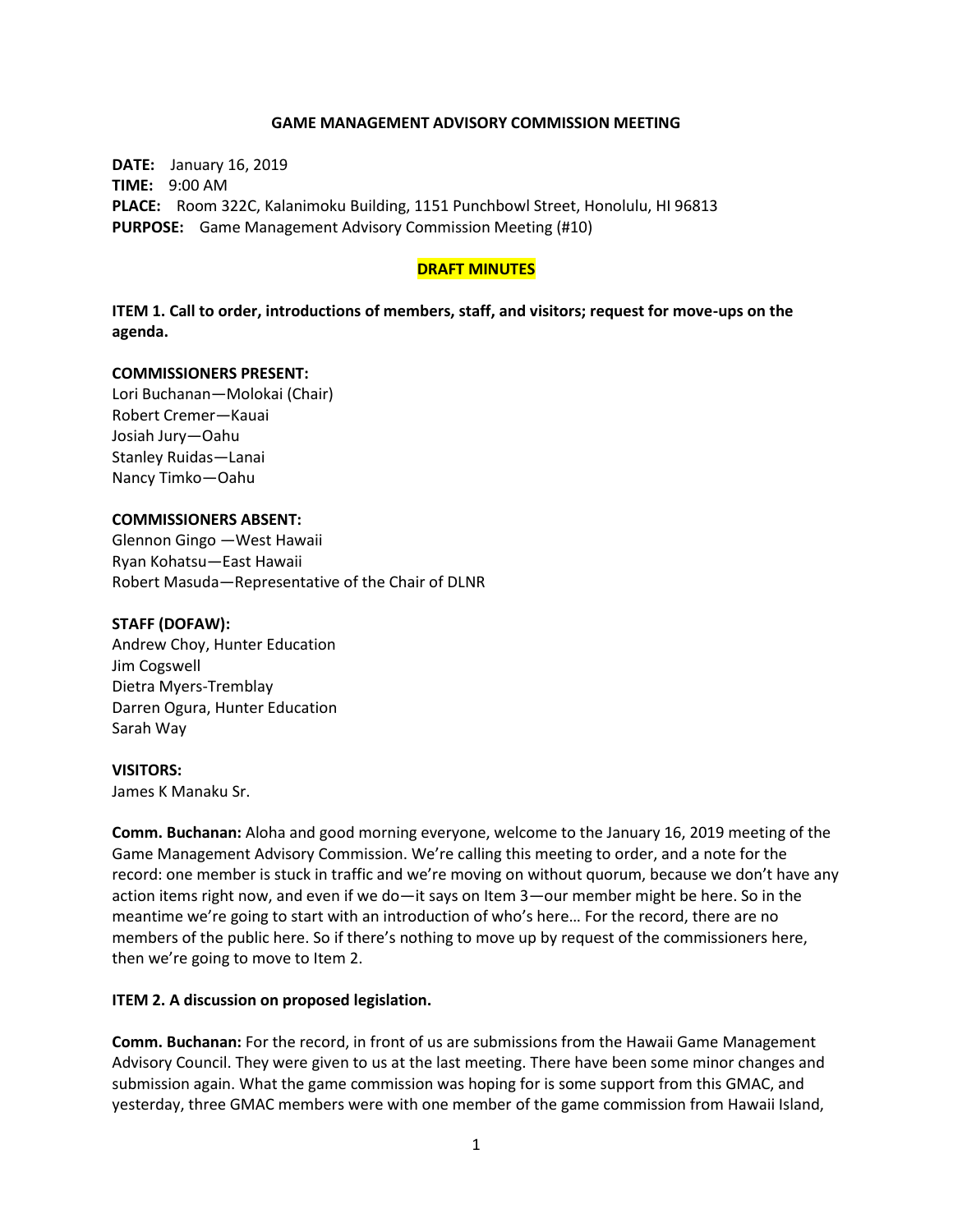and we discussed the proposed legislation that they're looking to find members of the legislature to submit.

Okay, so we jumped in on a scheduled meeting that Hawaii Island GMAC had with Chair Yamane. Chair Yamane is the chair of Water and Land and Hawaiian Affairs in the House. They were asking him to do submissions of this that you have in front of you. Yamane didn't think that he could support the requests on the constitutional amendments because it was a heavy lift for him, and that would require widespread support, but he was amenable to editing and submitting the other three requests—and I think we came up with a total of four requests—and then suggested that, because he was almost at the limit of the number of bills he could submit and the close of submission is this Friday for regular bills, so we're kind of behind. I wouldn't say 'we' because this is not coming from us, this is coming from the Hawaii Island GMAC, but with support from us. He suggested that we meet with other legislators, which we did. After that… Commissioner Cremer was lucky enough to get Senate President to see us at three o'clock yesterday, and he explained that he would also be happy to also support a bill, but his position as senate president doesn't allow him to do that, and he suggested that we get someone else from the senate, preferably from Hawaii Island to support a concurrent type of bill out of the Senate, so we said 'okay, we'll try to do that.' But in the meantime we just had a really good discussion. Mr. Gerwig joined us with Nani from the GMAC, and I think Gerwig is NRA? So we felt like we had a really good discussion, and Senate President is clearly open and supportive of the GMAC. He also said that if we're having issues with our collaboration with the Department, he can also be a person that we can go to probably have a discussion with Chair Case and the Deputy if needed, so that was nice. It was really good to go yesterday because it wasn't a madhouse like today is going to be, and it gave us time to actually have a discussion.

We also met with Creagan, head of AG. With the thought that we don't know how the bill is going to get routed, and we definitely need to meet with the chair of Judiciary, because some of that is more than likely going to the judiciary. But we did meet with Creagan who is the chair of Ag., and he was nice and open too, and supportive, so nobody chased us out and said we were crazy, so that was good. And we did try to stop by, we left messages at several offices, and then who we missed yesterday we'll try to see today in all of the whoop-de-doo. And then try emailing some people. Anything else you'd like to know, Josiah? Everyone said 'where's Josiah? Where's the Oahu rep?' Just joking. But it was good. We kind of got a feel of how the dynamics are working out this year and it's kind of interesting, so… Yeah, but I think it would be really helpful, I think it will be a good year. We hope we narrowed our scope and goals for 2019, baby steps. And then we hope to rally our communities to strongly support at least two of the four bills going through, because we think that they'll get a lot of support for it. I think the Hawaii Island GMAC feels that this Board has been not very successful in the two years that we've been here, and it's new, so everybody is learning to live with each other, and so far it's okay. That's it. I would like to say one thing, I did not finish the legislative report, so we are officially late. I think it would help in 2019 not to have a meeting in December right before a federal shutdown. That's no excuse, it's just that by the end of next week we should have it submitted. Senate President is aware of that so we're all good, because we're not doing any major briefings and DLNR is too, so they never had to have all that in front of them. I take the blame for that, I apologize. Lesson learned: no meetings in December. Maybe after Thanksgiving, in November, I don't know. But having one in December is kind of rough when by the 15th you have to already have your legislative report done and you cannot listen to your minutes.

**Comm. Jury:** we apologize for not being there. When this was given to us through email, I looked at some of the changes that they're asking about and I think it's only going to benefit us as a commission as well as the people we represent on our islands. I think it's going to help bring more transparency to both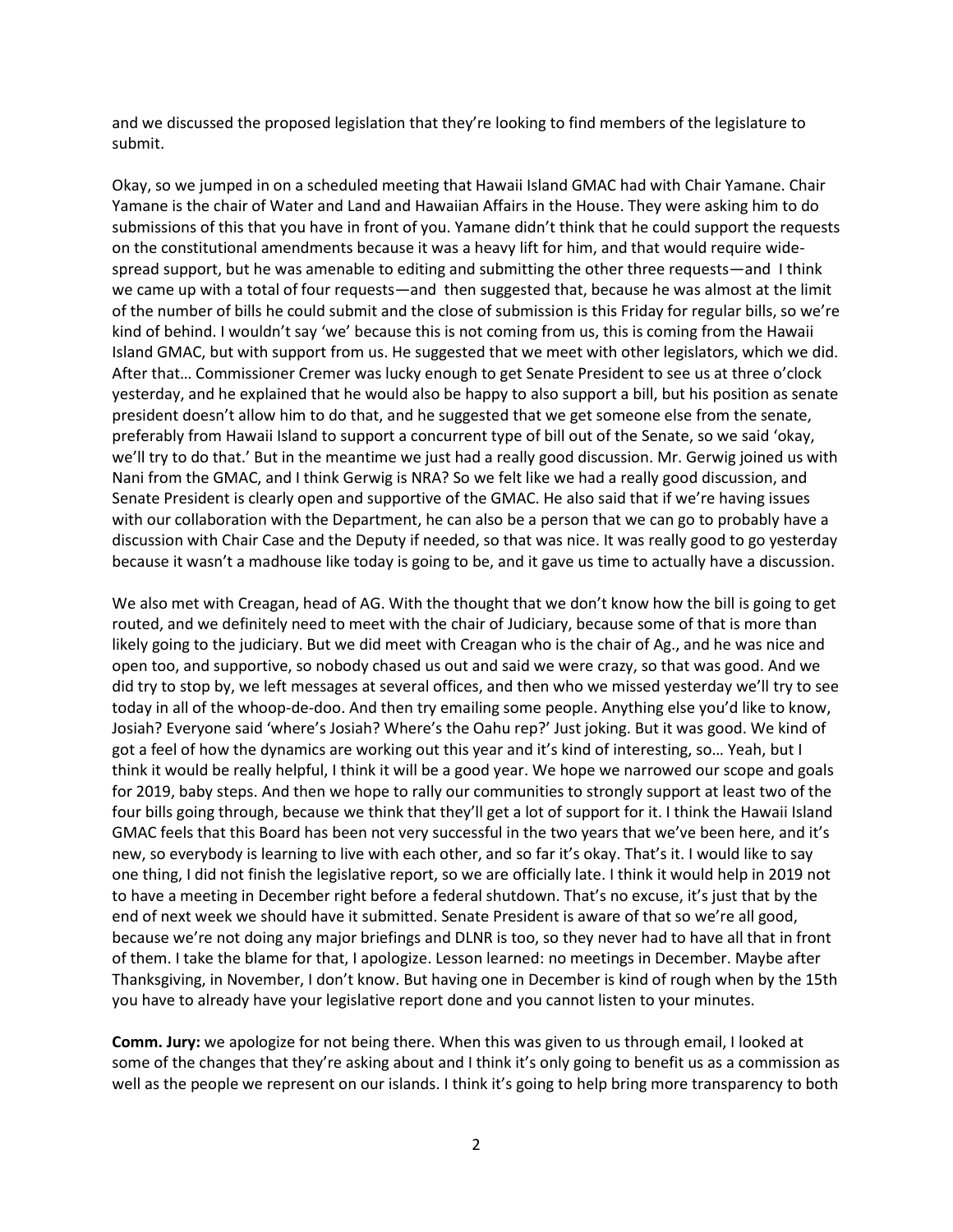sides, including ourselves, to know and explain to our island what's going on, so I think it's good. I'm looking at it and hoping we can approach some people today and get more people on board.

**Comm. Buchanan:** Okay, if there's no more discussion on Item 2, we'd like to move Item 4 up before Item 3 and then move Item 3 to after Item 4. Any objections? For the record, seeing none, we're moving on to Item 4.

# **ITEM 4. A short report by each commissioner summarizing their meetings with DOFAW staff on the island that they represent.**

COMMISSIONER RUIDAS ARRIVED.

**Comm. Buchanan:** Okay, we move to Item 4. Nancy, you want to start? We know you were in Reno.

**Comm. Timko:** Yes, I didn't meet with Jason, I was in Reno for the SCI convention. Nationally they're working on establishing a youth membership which we've asked for for the year, so at the convention we rolled out a new SCI youth membership to bring in the youth and hopefully keep them in the hunting community and get our hunting numbers up. It was a good convention, there were about 30,000 attendees over four days and exhibitors from all over the world, and I did come back rich.

**Comm. Buchanan:** Nancy, I have a question on the SCI national front. I'm assuming they work closely and they have a lobbyist in Washington DC?

**Comm. Timko:** SCI moved their official office to DC so that they are there 24/7 and lobbying for our interests.

**Comm. Buchanan:** Are they having movement? I mean, good reception in DC? What are they working on?

**Comm. Timko:** I have to admit I don't know what they're working on right now, but when the main meeting comes up and they have their legislative date I'll let you know.

**Comm. Jury:** What's been going on is the same thing, been talking to the Oahu wildlife manager. The only continued concerns I'm getting from the island is the update on the birds this year at Kuaokala, if there's going to be any movement. Last year there wasn't any releases, we know that, because of some housing issues for the birds coming in, and people wanted to know updates on that, what's going to happen this year, how can the community be a part of it if they need help, how can the hunting community support DOFAW in allowing the bird hunting... to be released this year. In addition to that, a lot of bird hunters are concerned about that missile defense stuff. I think currently at this time they might be doing the EIS or something, and I know that they're going to be talking to the stakeholders. So we understand that they're probably going to consult with DOFAW of course because the land, so just to have the representation that that is a prime bird hunting area on the island, not necessarily that anyone is objecting to the missile itself, it's just like what's going to happen to that parcel, and if there's going to be something happening this year and is something being proactively done so that way when construction does begin, between 60 and 160 acres, give or take, will the bird hunting community have an area to do that kind of stuff? And then I guess today we're going to follow up with some of the representatives on… it's been in limbo a long time with switching gears in Makaha and support for hunters to help with ungulate management in that area. It's still my understanding that DOFAW has a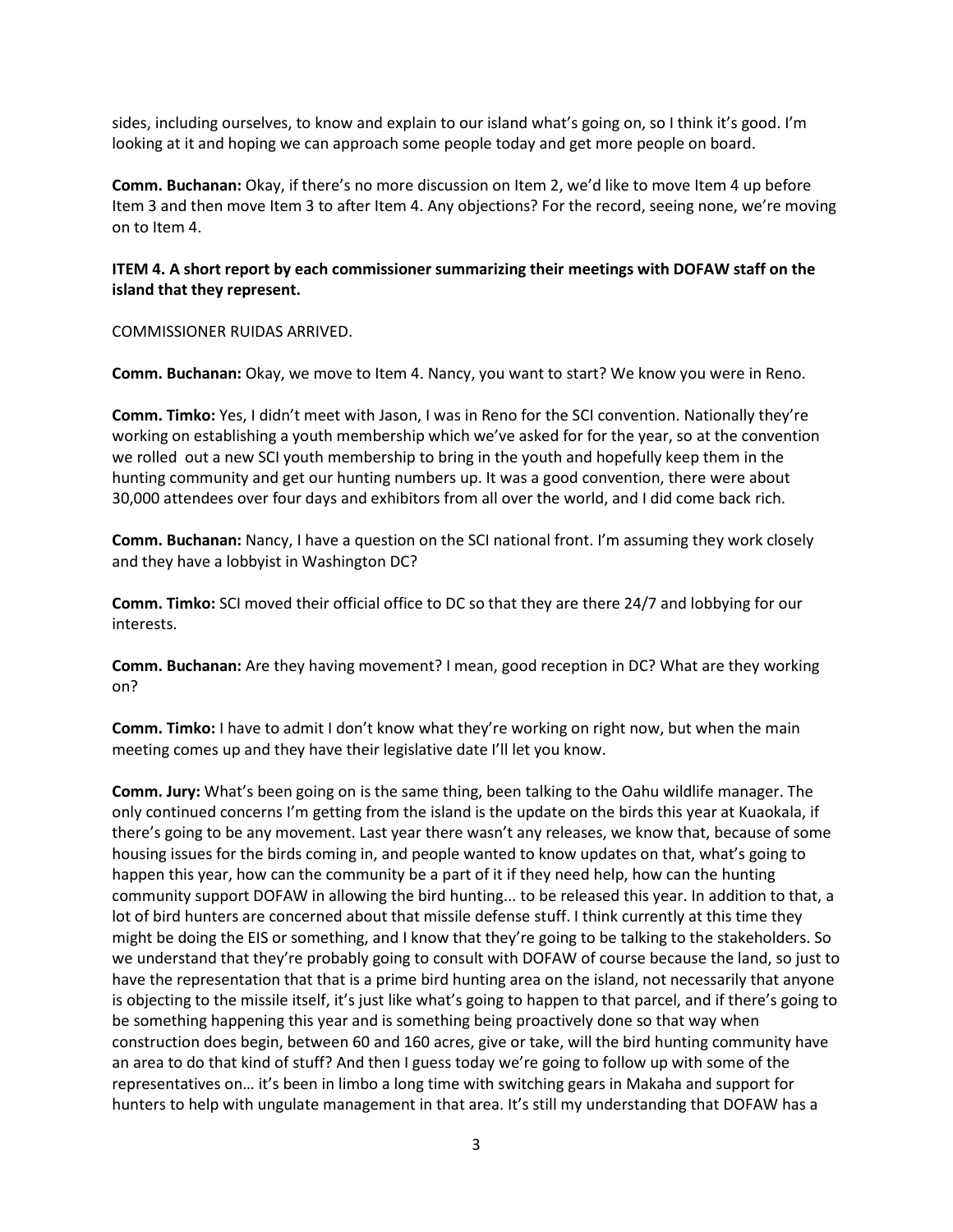land lease agreement with Board of Water Supply to do wildlife work or any species work in the area, and I think the end goal was to create a program where the hunting community can help support and work in partnership with Board of Water Supply and DOFAW as an additional tool to help regain management of feral goats and feral pigs. It's been in discussion for about a year, and I understand that the land lease, there's some wording that needs to be worked out, not many updates that I'm getting on that, what I hear not from the Department side but from the Board Water Supply side is that a lot of people retired, so it's moving slow. And that's kind of where I'm at with it. So it's been a year, and we just want to move forward. We understand all the issues and we did go in and try to revisit them, but the public hunters, for the record, are still concerned about not only game management but watershed management as well, so they want to be able to do their part in the valley and help protect the resources. So that's some stuff I'm going to follow up. That's the two biggest issues currently on Oahubird hunters and pig and goat guys.

**Comm. Buchanan:** Josiah, where are you guys on the Waianae hunting club, the aerial shooting and all that stuff?

**Comm. Jury:** So the Department, they had a meeting about it, Ryan Peralta reached out to me. He's going to set up a meeting in February with myself and one of the other Waianae Hunting Association members to kind of discuss what are the strategies going forward and then where we can go from there. I did inform Ryan the same thing I talked about in Makaha, I think, being so long they're going to bring back up the issue to discuss and work out between Ryan, Jason, and the aerial shooting and all that, it would be good if Board of Water Supply does show their involvement and say 'this is our part' because I believe that DOFAW has done all that they can do in terms of on their land, access areas and providing other avenues to go in working with the Waianae Hunting Association, but we do know Makaha plays a vital part in the aerial shooting because it's adjacent to two areas proposed, and if they could get a hand in there I think it would help with the community. It would help build some bridge in the partnership. So right now we're looking at February with Ryan, and I'll have an update from there. We'll see what's going to happen, and he was not really telling me what he was going to say because they're still working on it, but I kind of get all the reports from them. I did ask them, because it was brought up the last time that according to the Pittman-Robertson they have to be doing transect elevation surveys three times a year for population estimates or what have you for Waianae Kai and Makua Keaau for goat population, and Jason did provide me that information all the way up to 2015, but from 2015 to 2018, Forestry and WMWP kind of took over those surveys. Now the surveys that they did were a different type of surveys, so my question is: is that in place of the Pittman-Robertson, is it in addition to the Pittman-Robertson, or the Pittman-Robertson still should be being done? So that's where we're at with that. And that's just to get the trend of what's going on in the area, and just to assure that whatever we present on how Ryan is going to address the public, and Pittman-Robertson is a public thing everybody can look at. We want to show that the transect lines are reflected in the population estimates and all that kind of stuff is open.

**Comm. Buchanan:** I don't understand that part. So Pittman-Robertson money… monitoring and doing transects to get data on populations is another thing. So when you said that they're doing something different, they're changing the monitoring?

**Comm. Jury:** Well, what I'm saying is that Pittman-Robertson is one thing, you're right, elevation three times a year, that's what he said about Pittman-Robertson, and they have that data up until 2015, 2016. 2017 or from that year forward, because the aerial shooting was coming up they did aerials, but basically it's not the same protocol that they're doing. So the question is: are they continuing to do the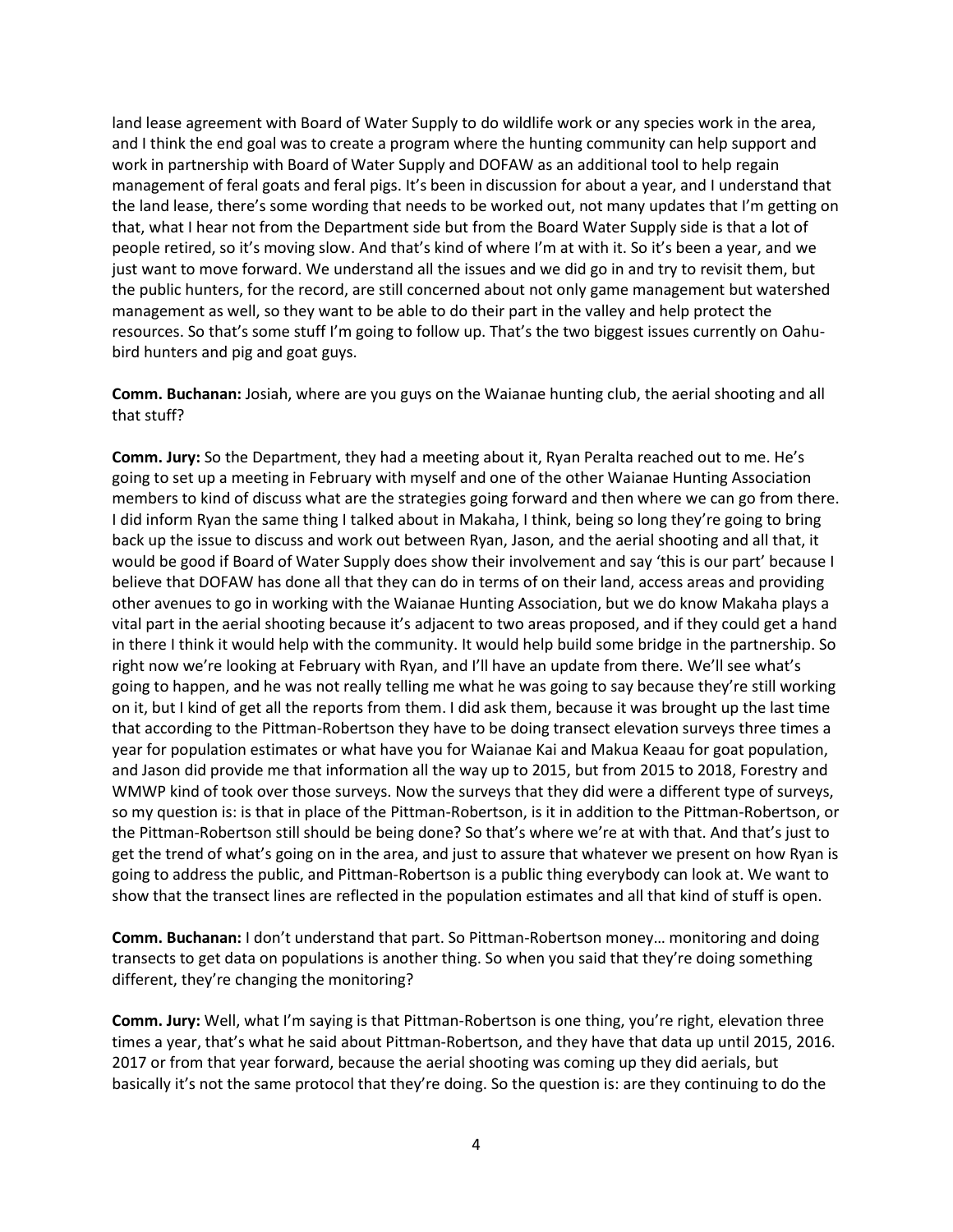Pittman-Robertson or are they not doing it? Obviously the one that they're doing now, Ryan and WMWP, their end goal is for aerial shooting, you know what I mean? Does that answer your question?

**Comm. Buchanan:** It answers my question, but from the perspective of the managers it doesn't.

**Jim Cogswell:** It sounds like they change their survey strategies from a ground survey to an aerial survey, is that right?

**Comm. Jury:** They were always doing an aerial survey, the Pittman-Robertson those three different elevations…

**Jim Cogswell:** And then they just changed that.

**Comm. Jury:** Yes, basically the wildlife director gave me the information up to a point and then he directed me to the Forestry and WMWP for the rest of them, so that transition made me kind of… you know, is it supplementing, is it changing, is it not Pittman-Robertson? Just so when we talk to the public and they're presenting that, it's clear and transparent across.

**Jim Cogswell:** So I think surveys are still going on, they just changed their methodology.

**Comm. Buchanan:** You and I both know from a science perspective that if you're going to stick to something you're either historically going to do it right or historically do it wrong. Otherwise your measurements are always off. So I'm just wondering about that whole monitoring… what is that monitoring, how is it occurring, is it over the same lines, is it over time, is it photo monitoring, what is it?

**Comm. Jury:** I saw the data up until 2016 and that's why I've got to get back to them and present more of a clear understanding at the next GMAC, but I just wanted to give everyone the update, and the transition, they provided me with that.

**Comm. Buchanan:** It doesn't matter where your money comes from, your methodology should still be the same. Otherwise how are you going to measure your historical data to current data, unless it's justified that their old strategies are not working and they have to move to something new. So if you could let Ryan know I'm interested, if you guys get together, on seeing how that is working, even if it's in the February meeting or whatever, then I would probably want to hear that. Because if DOFAW is going to justify certain management actions based on data, then I want to know how that data is being captured.

**Comm. Cremer:** For me, I never had a chance to meet with my people. One thing that's going to happen in the near future, within the next week or two I think, is they're going to do re-sign ups for a year instead of six months for the goat hunt on Nounou Mountain. So they're going to have sign-ups before the end of January, and instead of six months it's going to be a one year trial, and if it works for the one year they're talking about maybe opening it up on a permanent basis. This one they're going to open up to more hunters, because sometimes when there are more people, more hunters, you get problems, so they're going to try opening it up to more hunters for one year, and if it works they're going to go ahead and try to open it up permanently. They're talking about opening up the GMA for doing that same archery stuff in the bird area during the non-bird hunting season. No report on Unit A so far. We talked about certain lands to trade, but from what I've been hearing and seeing I don't think that will work,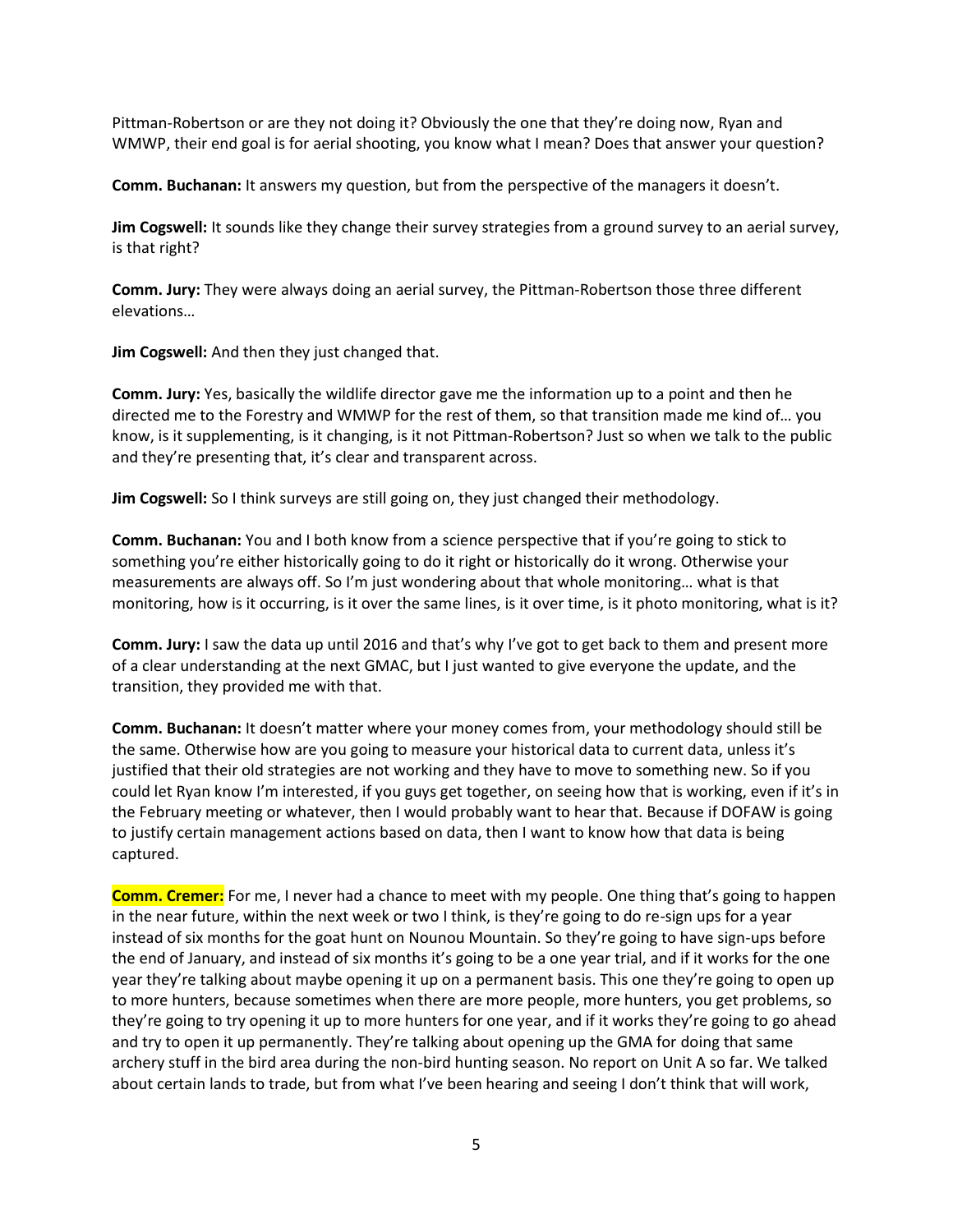because they already have the pipes for the hydro standing by two miles away to be put in. Whether it's going to happen or not, it sure looks like it.

I'm not sure what the motive of that hydro is, who's going to benefit from it, but it's not my worry. My worry is about us being able to sustain that area, and my other worry, like I was discussing it with Chair, is it going to stop right there in that section that they want or are they going to continue going up to Puu O Pai, Trail 1, Trail 2, Trail 3, to the middle of the road, the boundary of which is Trail 5, and say 'okay, we're going to keep taking, taking.' This is the most prime land for birds and I'm just worried. Other than that, there are no other updates. Hopefully we can work out what we talked about as far as having the hunters go to the parks at Kalalau before the opening of the park, to go in and do some special hunts. I talked to Emma a bit about it yesterday and hopefully that will work out. That's all I've got.

**Comm. Jury:** When you say special hunts, you mean they're going to be able to go in prior to the…

**Comm. Cremer:** Before the park opens back up, yeah. And it looks like the park is not going to open until early May, so we've got some areas that times like from March until April that the ocean swell starts to die down so they would be able to go in there by boat instead of only hiking. Because the pig population is just starting to boom in Kalalau right now.

**Comm. Buchanan:** You think it would be helpful to talk to the commissioner from DHHL on Kauai?

**Comm. Cremer:** And who is that? It would be, at least we would know what's going on. Right now, it's like my eyes and ears are covered as far as the Department on both sides. Everything I've got is hearsay and what I see, so I see the pipes there.

**Comm. Buchanan:** I think it's already public knowledge. I've seen the plan, they're doing hydroelectric for solar, and the hydroelectric is just for the energy, like a battery. Bob is working on this, yeah?

**Comm. Cremer:** Yeah. From what I understand, the hydro will go in for a while and DHHL will be part of it, and as soon as it's successful KIUC is going to take over.

**Comm. Buchanan:** That's going to be a problem.

**Comm. Ruidas:** Last week Friday, the lottery for the deer hunting has been done on Maui. I think it was 2,400 hunters applied, which is down 400 from last year, which is pretty good because a lot of guys were criticizing the DOFAW for making it does only instead of bucks, and a lot of guys want to shoot trophies. But not bad turnout. Still, housing is going to be tight, and I think it's going to be worse this year. No one had their cards out yet. The management plan for the GMA: there is a plan to write the plan, but I think Jim can elaborate more on whether there's funding for it or not.

**Jim Cogswell:** We're applying for funding through the Fish and Wildlife Service.

**Comm. Buchanan:** Okay, well we're not getting anything from Fish and Wildlife service right now. I tried to call enforcement … The head of enforcement answered the phone, but they're not working right now except for emergencies. Okay, report from Molokai: No more big hunting news. We're just excited about the Navy coming over to train. We have a group of community members that is trying to work with our legislature and our congress people to stop the Navy from training on Molokai in our near shore fisheries and on our terrestrial lands in west Molokai. And we sent comments to Chair Case and all our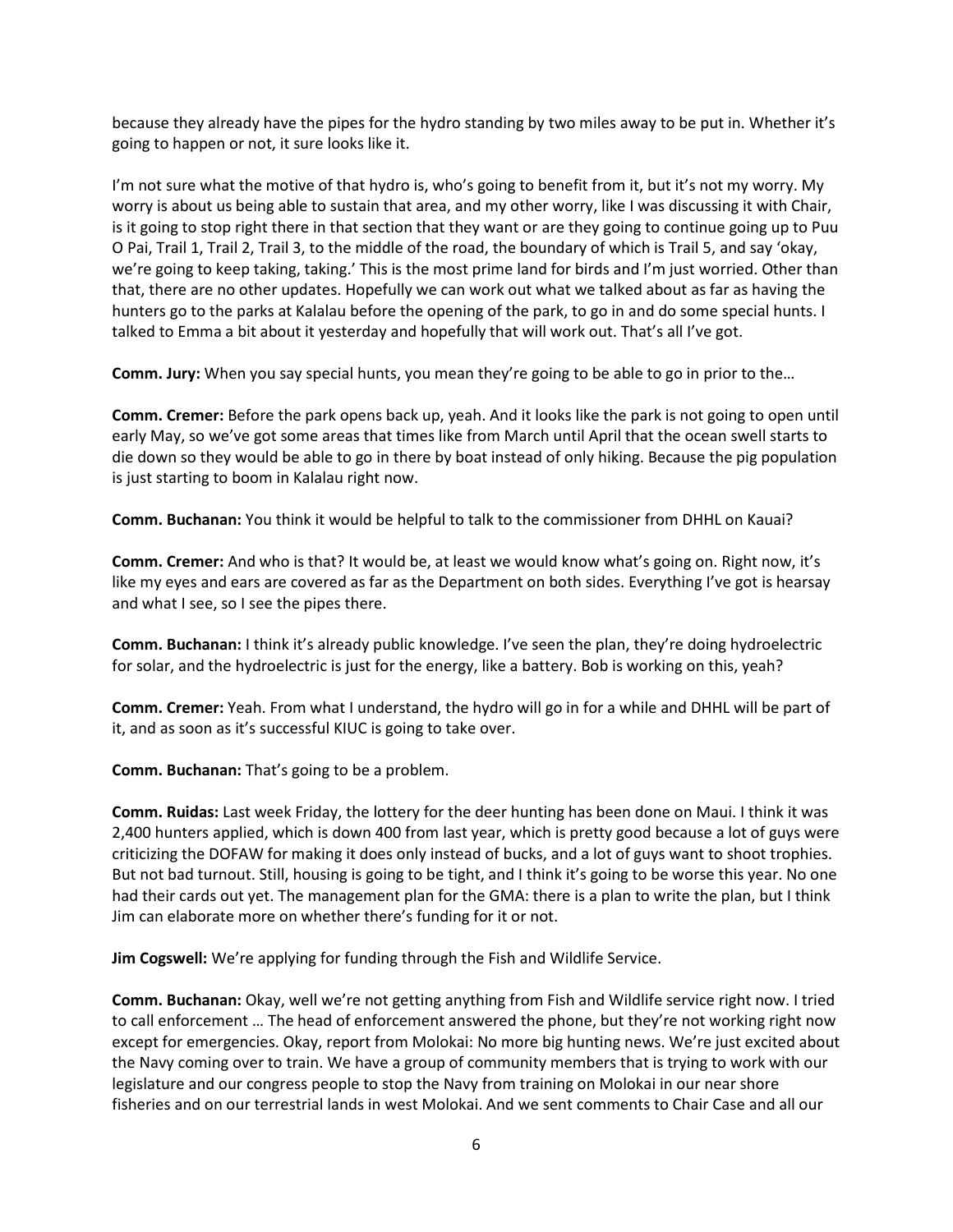congress people, we met with them. But that's the big deal now for Molokai, hunters and fishers are going to be impacted if the Navy proposal has a finding of no significant impact, and the authority to do that is the DLNR. So it will be up to the DLNR whether they're going to let the Navy off or put them through the wringer. So we hope they put them through the wringer, because we don't want them in our waters and on our land. So we're organizing on Molokai for that. And Shane sent out his stuff to everybody, you guys got Shane's hunting maps? No? I think it was the map about the priority, the areas, the designation. We did bring up at the legislature yesterday, Josiah, the discussion about Ka'ena Point. We did bring it up with whoever we met with. Surprisingly, Senate President wasn't aware. He wasn't aware of that, he wasn't aware of the Navy training, and he was wondering why nobody told him. So we told him. He's concerned about it, he says he's going to follow up, and it's also in the legislative report. And then one more thing… on your report, Josiah, who's proposing the Ka'ena Point, which branch of the DOD?

**Andrew Choy:** It's the Missile Defense Agency, they're independent. I read the EIS.

**Comm. Buchanan:** So would this commission… I would suggest that this commission write to whoever is proposing the action or development on top to have the GMAC listed as a stakeholder. So if the Missile Defense is going to have consultation, that we be a stakeholder to that consultation, and then the Department should support that, because DLNR has to give comments back, right? Because that's your land. I mean, it's our land... So we should be an additional stakeholder, and then I will move... do you guys have a Hawaiian organization that can also be a stakeholder to that discussion in Waianae?

### **Comm. Jury:** Yes.

**Comm. Buchanan:** Okay. Them too. Because they can actually, under 106, be mandated to be consulted.

**Comm. Jury:** It was also brought up at our Na Ala Hele Trail and Access Committee, and a lot of them are concerned too because there are a lot of stakeholders in that GMA that are going to be affected whether it's the trail runners, hikers and that kind of stuff too. They're on the radar about it too because they weren't aware of it, and because it's happening it's going to pretty much cross a lot of that. But for Hawaiian stakeholders in Waianae, I can get that.

**Comm. Buchanan:** Yeah, because if it's an EA, now you're going to have to ask DLNR to move it. If it's an EIS then yeah, they have to go through [indiscernible] yeah? So if you guys don't know about it then they're not doing their job the way they should be. Also as the culture person on this Board, I'll also put in for that. Does anybody have an objection to that? No, okay. Then you're supposed to be on party, they're supposed to update you on what they're doing. At least we can get a copy of it, how big was it?

**Andrew Choy:** It wasn't that big, just the preparation notice, like 20-30 pages.

**Comm. Buchanan:** Oh yeah? So it's going to be like 600 pages, maybe more. Missile range maybe to appendix. So if there are no more reports we'll go back to Item 3.

# **ITEM 3. For discussion and possible action: report from Permitted Interaction Group on internal policies, practices and procedures for state GMAC.**

**Comm. Buchanan:** The Permitted Interaction Group is myself, Ryan, and Stan, So we never met, the three of us, I think because Ryan is having a hard time, but is it you too Josiah? Yeah it is. We might have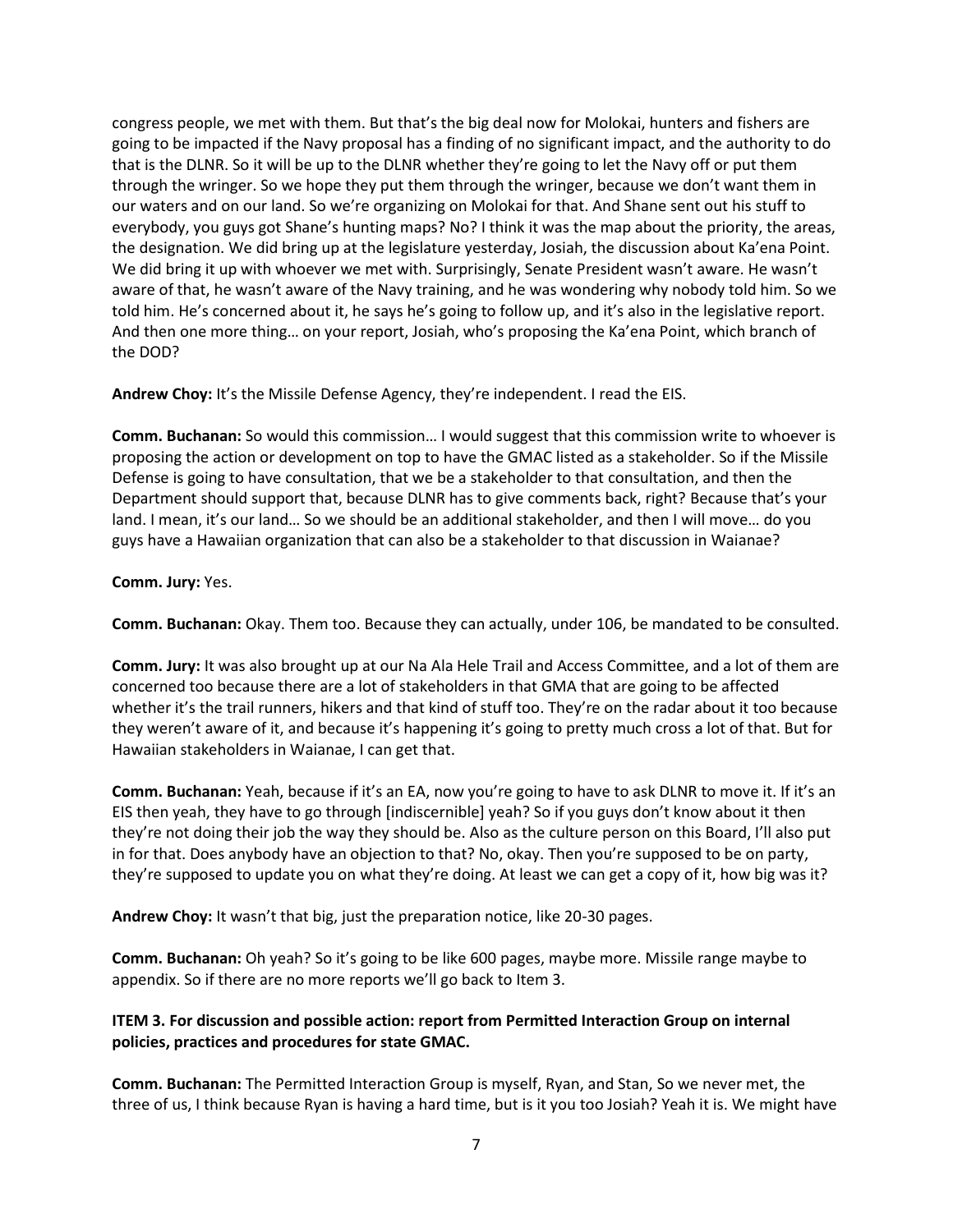to move forward without... You guys have to review the template we gave from the Molokai Planning Commission rules. I would suggest if you could go through there and highlight what you think is good or what you think is bad, we can basically cut and paste, don't reinvent the wheel, and then make up a draft that the commission can look at and that we can send to the AG to look over. And then hopefully by the end of this year we can be looking at some type of rule making just for us, operating procedure type of rules. I think that's it. Other than that, if you guys want a separate meeting, we can have a separate meeting. We might have to do a separate meeting.

**Jim Cogswell:** Some of the things that should be in those rules that we make… I know you're probably going to be interested in supporting some of these bills that go through, so that should outline how you would organize your support. The steps like putting it on the agenda, deciding and figuring out how you're going to develop the testimony you're going to present and put together, whether you decide that as a group word for word during these meetings or whether you delegate a couple of people to be a little subcommittee and authorize them to prepare the testimonies on your behalf. That's one thing that should be included on this draft that may not be on there.

# **ITEM 5. Set future meeting schedule and potential Agenda items.**

**Comm. Buchanan:** We need to meet because session is going on next month.

**Comm. Cremer:** Right now is the most crucial time between now and March.

**Comm. Buchanan:** Remember, session is only 60 days, and you're going to know really fast if you're dead or alive.

# NEXT MEETING SET FOR WEEK OF FEBRUARY 18

**Jim Cogswell:** One thing I notice is there are no minutes on this time because we didn't have time to do the last one, so these monthly meetings are really putting a strain on Shaya and DOFAW staff, so we have a kind request from her to slow down a little bit.

**Comm. Buchanan:** We know that. Okay, we will slow down when we die. Not to be sarcastic, we're going to slow down once we know our bills are dead. So once our bills are dead, we're going to slow down, but in the meantime we have to know whether we're going to need to meet as a group because we need to rally our troops in order to get some ground. Because we all have constituents, and right now our communities are losing confidence in the GMAC and our authority to actually get their voices heard at that level, so we're going to try to correct that. Because it's not a great thing, it's like 'why would I waste tax payer's money if none of what we're supposed to be doing gets done?' So if it's not getting done, then forget it, save their money and put it someplace else. But if we can, and for myself I'm giving myself 2019 to get some traction, and if it's at all helpful, then fine, and if it's not helpful, then we're going to say it's not helpful and that's it. People can just grumble behind closed doors all they like. They can come with their signs and wave them outside Suzanne's office, whatever makes them happy. But if we can, and we feel just from the temperature in the water yesterday that there is support, there's ongoing support, but for us to go back to our communities… Molokai is not so contentious right now, I really feel bad for Honolulu, Oahu, you know. If we can get support for the Department to have more recreational hunting whether it be in Poamoho or wherever, then we can support you guys, but in the meantime we need something too for our communities. Whether it be his thing on Lanai, and mostly it's going to be Big Island too. So if Glennon and Ryan are not successful, that's the most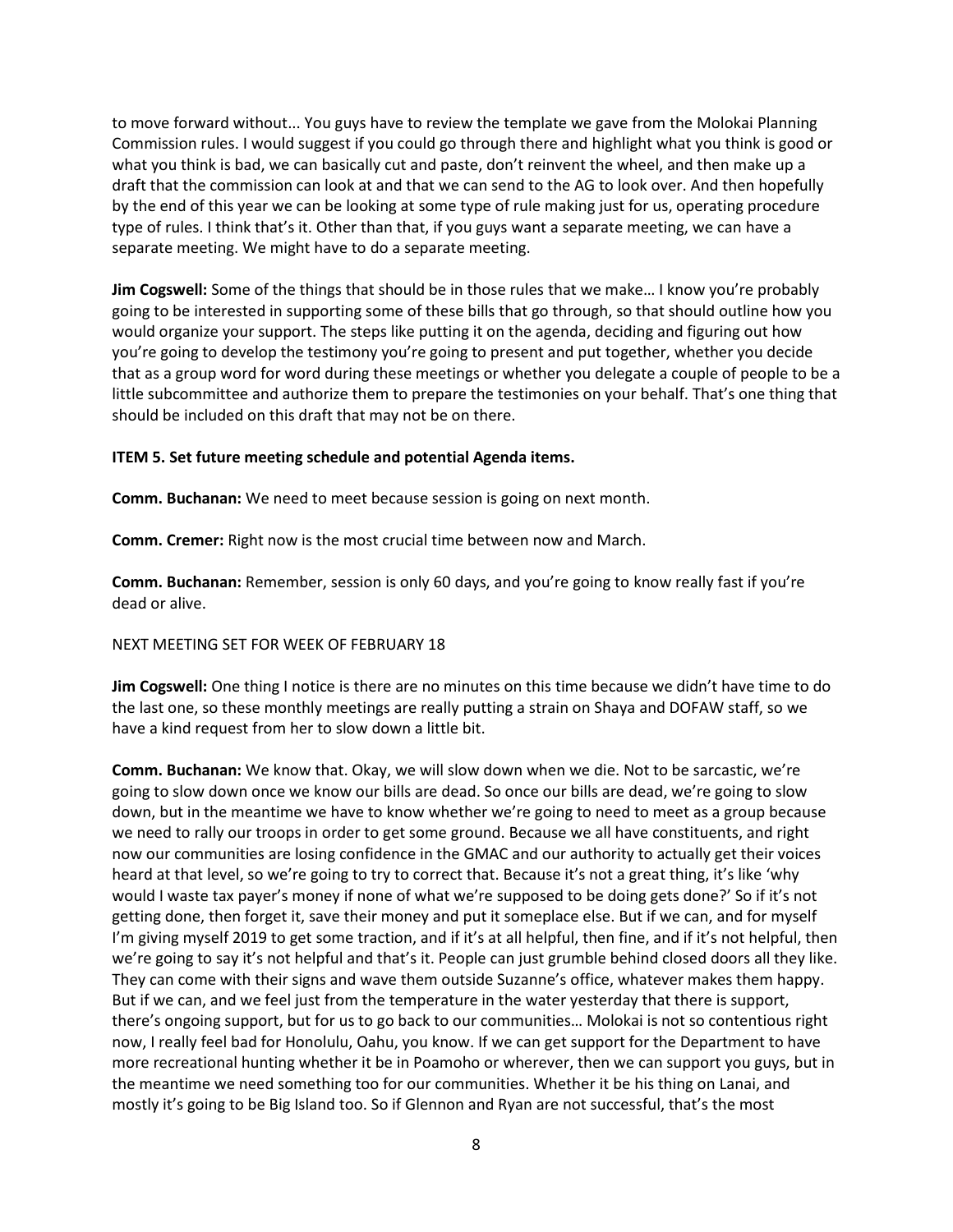contentious part for us, the historical discontent on Hawaii Island, whether it's the Habitat Conservation Plan, Pu'u Wa'awa'a, Pu'u Anahulu, wherever it is, even if it's in the Department. So we asked our legislators to watch how the line items are going to go down for budget, and if it goes into Natural Area Reserve out of DOFAW, then Emma's going to have to come and help us out. Whatever that line is going to be, we have to get past that line, and we have to have some deliverables ourselves, and make everybody happy. Right Robert, Stan, Josiah?

**Comm. Cremer:** Exactly. Ditto.

**Comm. Buchanan:** Josiah, we're depending heavily on you to give us the temperature on Oahu of what's transpiring, so this 'I'm going to take your 160 acres and you're not talking to me' is not going to fly. And if it's not going to fly, then we heard yesterday that the door is wide open, so if we cannot get an answer, then that is where we're going for an answer. So we're not going to let the minutes or a lack of minutes or a recording of the minutes stop us from makaukau, moving on. There's a legislative calendar that tells you when you're dead. I'm just trying to think if that's going to be too late. Can Shaya look at the week of February 18th or the week after that as another meeting date?

**Comm. Ruidas:** I think as long as you can put out the agenda on time, if the minutes overlap as far as being deferred to the next meeting.

**Comm. Buchanan:** Okay. Because I think by the end of February will know whether we got a hearing on the different committees or not. So that's what we'll shoot for, and in the meantime what we can do is have a PIG meeting if we have to. Any announcements?

**Comm. Timko:** Lori, the commissioners that have terms expiring in June of this year, is there a deadline for when they need to reapply? Because Josiah was in the commission…

**Comm. Jury:** I reapplied, but I never heard anything.

**Comm. Cremer:** I have my letter drafted but I never turned it in yet.

**Comm. Buchanan:** Me too, I have my letter, it's on my desktop.

**Comm. Jury:** Probably would be good to find out that date, so I know what I need… if not, I can try to start putting it out there…

**Comm. Buchanan:** Actually Shaya put that in an email, there is a deadline. So as soon as possible is the deadline. Thank you for bringing that up Nancy, I appreciate that. And thank you Jim for bringing up about the agenda items. Okay, Agenda items: if you know you have a question or issue that's going to cause staff to have to do research, then you have to give them that leeway time to get their act together. So the more heavy the question, the more time you have to give them to respond, and don't get mad or upset if you call her in two days and say you want a whole assessment of the land conservation fund or something like that, it's not going to happen. She usually calls me up pretty distraught sometimes like 'I cannot do this!' so it's understandable. So the sooner you get your questions or whatever, and then Robert, like what you did asking about how the audit came out on the conservation fund, should we talk about that and stuff, that's good to have the question brought up before we put it on the Agenda. That's a good one, Jim, we don't want to tax Shaya and the staff and that poor intern over there.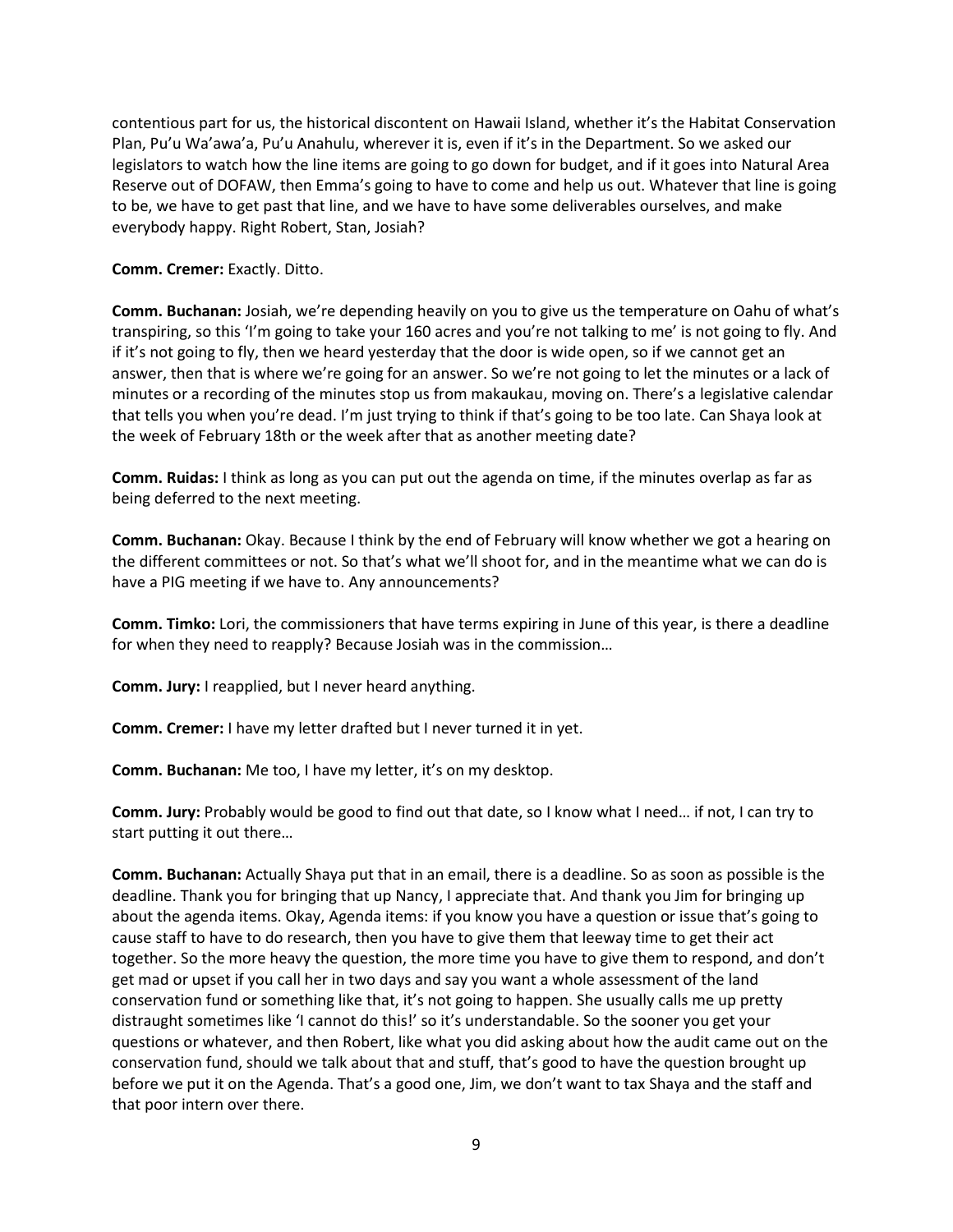**Comm. Ruidas:** So from the last meeting I was talking about the survey on the Agenda, and Shaya gave me… so what I wanted to look at was making it tailored to each island's strategies and concerns so that it's not as vague as what you see in here. So this is like the avenue, it's already implemented, we just have to get people to go online and fill out the survey, or if they can do it manually, because plenty of guys don't have computers. So if we can step this up and have a better survey, it's like a post check of what we're doing as far as the hunters is correct and what DOFAW is doing. So I say we try to make...

### **Comm. Buchanan:** So who is doing that?

**Jim Cogswell:** Shaya.

**Comm. Buchanan:** This never came out yet?

**Comm. Ruidas:** No, it's on one of her emails. That was for 2017. So that I wanted to put on our future agenda, and also to look at hunting licenses. I think our first meeting I mentioned that hunting license where you can apply for it five years at a time instead of just yearly, because it's kind of a hassle for a lot of people. I understand every fiscal year you get money, but maybe you can spread that out? So maybe at least when they apply for five years you've got that money guaranteed for the next few years, which is not much anyway but... And then the other one I wanted to do was have DOCARE show up and talk to us about their operations, what they would require as far as monies and whatever, equipment, staff. Because I know they're understaffed, but how bad is it?

**Comm. Buchanan:** Can you put that in an email? I wrote it down, but… Yeah, put that in an email to Shaya and copy me.

**Comm. Buchanan:** Yeah Jason, is awesome, I'm really happy that Jason is there. It should have happened a long time ago. Okay, something from DOCARE in relation to hunting and game management. I'd just like to know if they're going to be trained, and I saw they graduated their first class, staff? How many, five?

**Comm. Jury:** No, I think there were seven, and then two went off-island, one to Molokai and the other to Hawaii Island, five over here. I say that because this Friday our hunting association is going to meet with them, we're going to skin a pig for them, meet all the new crew and stuff like that.

**Andrew Choy:** I can add a little bit to that. That was the lateral class, so those were transfers in in a way from other enforcement agencies in the state: sheriffs was a big one. But there is a new recruits class scheduled for some time this spring. The lateral recruits class was for Enforcement Officer III and then the new recruit would be recruiting at an Enforcement Officer I level, which is no enforcement experience necessary, and you would gain the experience in the recruit class. And Hunter Ed is under DOCARE, we're just participating in the recruit class, but I have some information on that through that association. So from what I understand, as with anything there are a lot of issues at play, but one of the timing concerns is getting the new recruits to clear all the DHRD hurdles as a new hire and then scheduling that with all the training that has to go through and the venue being available. So I guess what I'm saying is the recruitment process is burdensome and that can have a potential to delay when the class is actually scheduled. But I think that's a great thing, to have new recruits. So anyone could apply for that.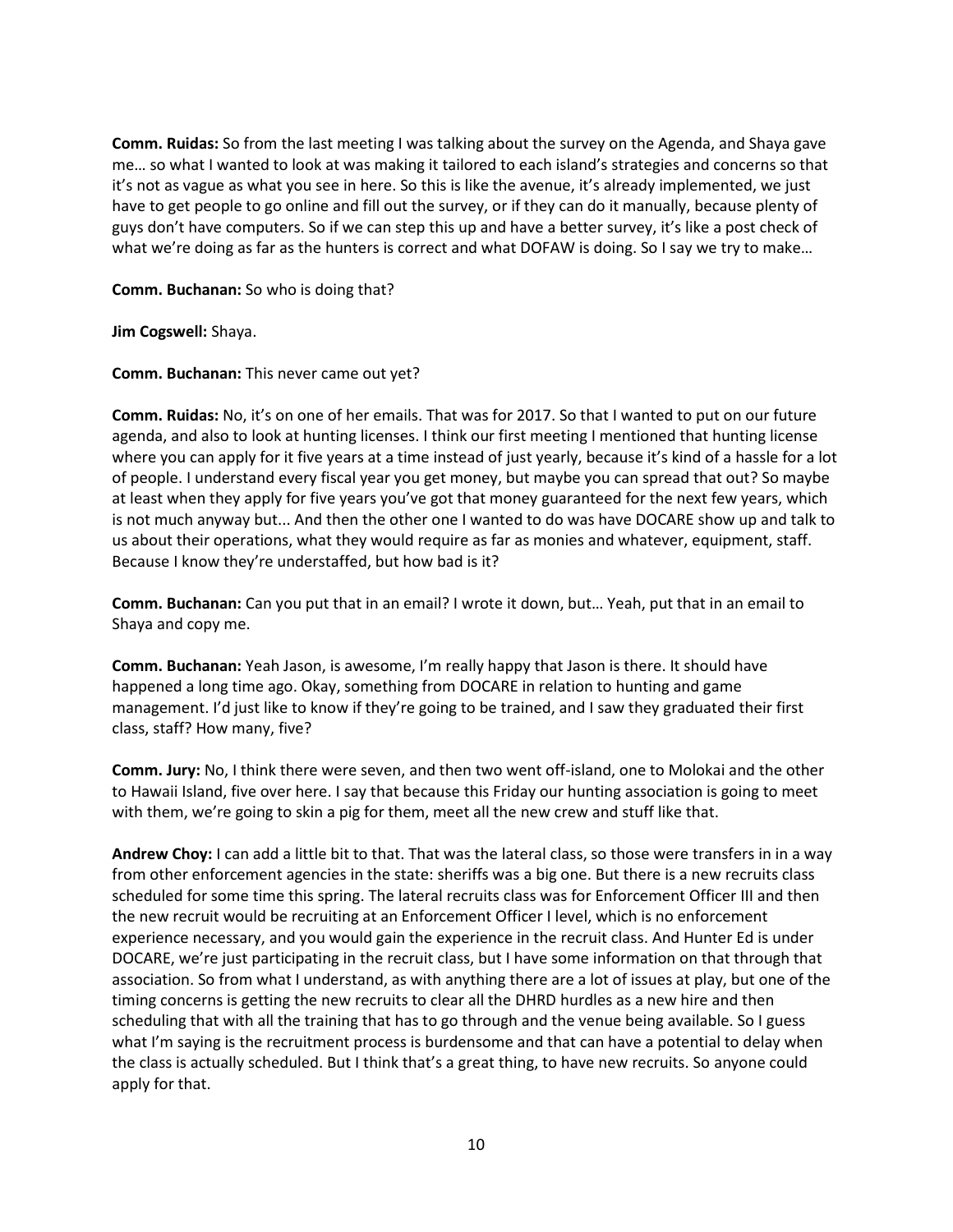**Dietra Myers-Tremblay:** And do you want to talk a little bit about the training that was put on for the new class?

**Andrew Choy:** Yeah, sure! It's actually a great thing. Lieutenant Carlton Helm, Molokai boy was taking the charge on coordinating the class with Edward Kekoa, we call him Luna, [indiscernible] watch coordinator, and it was really great because DLNR as a whole was represented in the class. So all the different agencies between LCCL, Parks, Engineering, DLNR, you name it, they were all there doing a presentation on what… So it's great because the recruits kind of get a big breadth of what DLNR does and what each specific division does and what each specific program does, but then the other advantage is that it almost kind of standardizes the training material. So it would be great if the presentations are standardized and then that becomes the DLNR's training library in a way, where it's kind of standardized and in a singular repository. But anyway, it was really good. They were like week-long presentations. I don't know how long the recruit class was, but they graduated in December or November I believe, but it was a long course. Hunter Ed had a couple of days, DOFAW had maybe a week, Boating had a number of days, so it was a great training. Aside from all the enforcement stuff too, they got range time, PT, and all that.

**Comm. Buchanan:** About time, that's all I can say. That's it, I like it. And I like the introduction one because a lot of guys don't apply because of the historical 'you've got to come from an enforcement agency already, you already have to be trained and then you get picked up by DOCARE.' And then you asked DOCARE about Hawaiian rights stuff and they don't have a clue because they've never had training, and then they don't know their place as DLNR's police, like their authority over land and the reserves and all of that, so that's great, I can't say enough about it, I love it. I think you're going to have much improved officers because of it. Staff, we have any more announcements?

# **ITEM 6. Announcements.**

**Andrew Choy:** Yeah, I can add something for Commissioner Cremer. We do have a site visit scheduled on Kauai on the 4th. Has Sheri looped you in on that? Okay, so I'm trying to think back to our last meeting, but we've hired a consultant to do planning work, a site selection study on Kauai for shooting range development. We've narrowed it down to four sites: one is the former Kekaha shooting range, and the other three sites are in Wailua, which is Hanahanapuni, which was on the table for many years, and then two ADC parcels that are adjacent to each other. So we met internally to kind of strategize what the plan is. At that time Chair and First Deputy had requested more information on each of the sites, which fortunately was part of the consultant's scope of work anyway, to develop a list of approvals, permitting, and what not. Part of that process is getting the range architect on the ground to look at each site physically and come up with a conceptual plan on what a potential range would look like, and then we would present that to a larger stakeholder group at another meeting. So the February 4th meeting is getting the range architect on the ground to visit each site and take some notes and come up with conceptual plans, and then at a time that's a lot more amenable, because we understand that it's the legislative session, we'd get all the stakeholders together and present those actual plans to the group. And then the powers that be can make a decision on what the preferred options are. So the February 4th meeting was the date selected because Fish and Wildlife Service was going to be in town and they have site visits and compliance work the week after, and the Fish and Wildlife, our federal coordinator had expressed a strong interest in seeing the progress and seeing the sites, and February 4th was the day that worked for him. It's an open invitation, Sheri should be coordinating that through her office and her branch, specifically the permissions to ADC land and to Kekaha through DOD is something that we need, and Thomas and Lindsey are both on that as well. We'll go from there. No date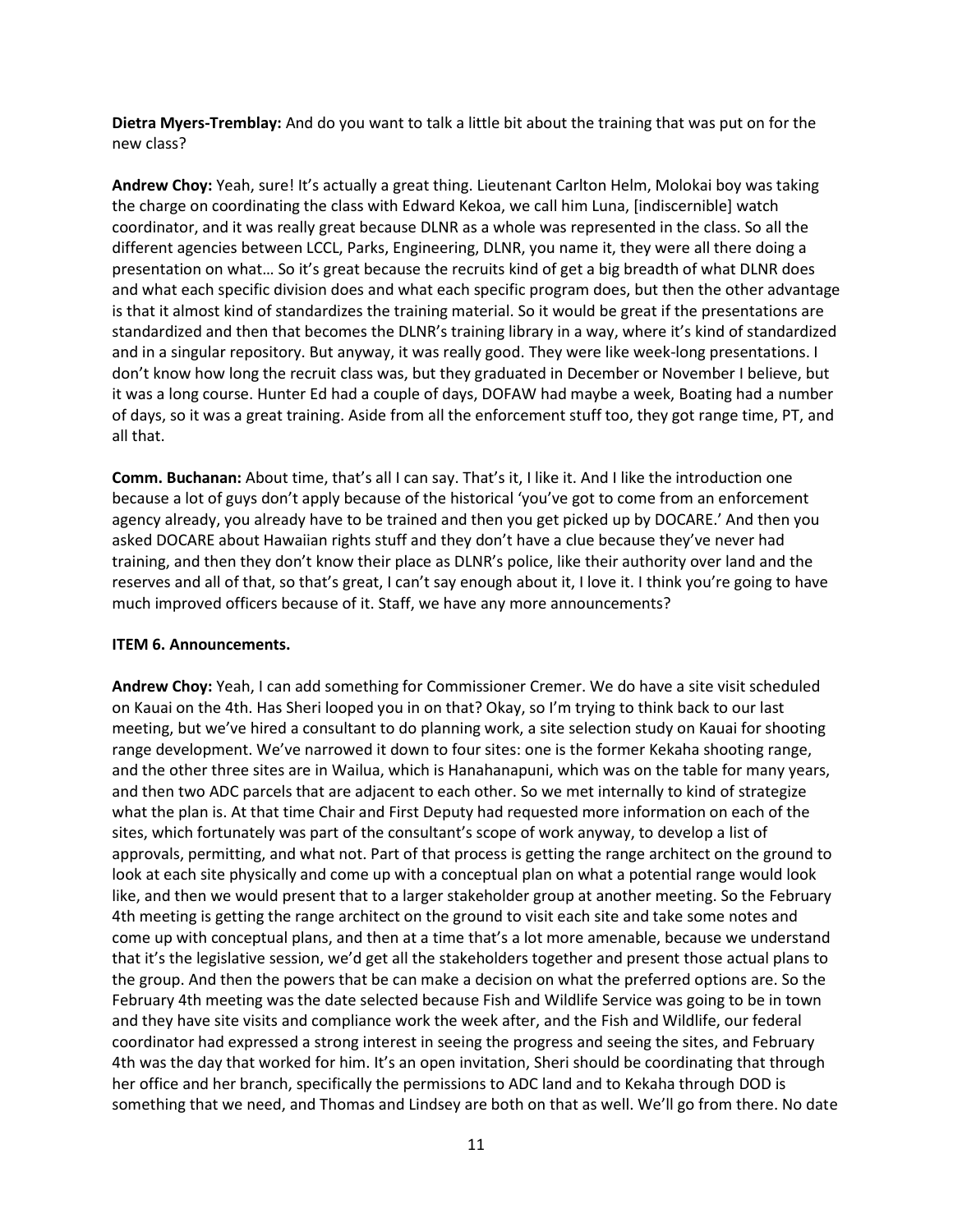has been set yet for the actual presentation of the range plans. Aside from that, Darren and I have been tag teaming the shooting range efforts. Darren has been on the ground a lot on the Big Island range, overseeing upgrades to the MM16. Specifically, I know the First Deputy had mentioned doing some upgrades maybe two meetings ago, so we've gotten quotes, we've worked with Steve Bergfeld, we basically are looking at reinforcing the berms for safety issue and mitigation. It's moving along, we have to procure the material and the transport and we have to coordinate that with DOFAW's heavy equipment to actually get it in place, so that's moving along as well. But I mention that because of the timing of your next commission meeting, I can coordinate with you, Robert, on perhaps getting a report on the Agenda if the timing coincides about Kauai at least, because we should have a lot more to present at that time.

**Comm. Ruidas:** So the shooting range on Big Island… last meeting, Bob said 'make it nice,' you guys are going to do that? Because he's going to give you money, right? Oh, he's not, he was just talking? Wait until I see him.

**Andrew Choy:** So yeah, make it nice is one, because there's a lot of trash, but the other issue is…

JAMES MANAKU SR ENTERS.

**James Manaku Sr.:** Can I come up to speed please?

**Comm. Buchanan:** Yeah. We only had a small agenda today because of the opening of the legislature today across, that's where we're going to go. And then I can fill you in after we adjourn about what we did over there yesterday, but right now we're talking about the shooting range. We pretty much already pau the meeting, but we're getting a report on the shooting range on the Big Island, and then after he's pau telling us where they stand, then if you have anything to say we'll listen to you and then adjourn. Okay, so the shooting range, make it nice?

**Darren Ogura:** We're going to make it safer. We're going to put up back berms and I'm going to block off the side trail.

**James Manaku Sr.:** What district are we looking at?

**Comm. Cremer:** Big Island, Hilo side. MM16 on Saddle Road.

**Darren Ogura:** Morita trail is right there, historically they've been shooting this way, so I moved it completely north and I'm putting a berm completely across Morita trail to protect it. Because we just had one recently, a lady was out there picking flowers and somebody was shooting. So we're going to make it safer.

**Andrew Choy:** Just for some perspective, what we're looking at is 2000 tons of material, because the berm is going to be ten feet high, so the base has got to be, you know, there's a ratio. So that's about 2,000 tons of material that we have to either procure or relocate from another site if there's material available, plus the transport services, plus the heavy machinery, so it is a big project, it's not like 'oh, go put material on the ground,' it's a lot of material to move.

**Comm. Buchanan:** Did the hunters know that before they go over there like 'oh my gosh, where did this mountain come from?'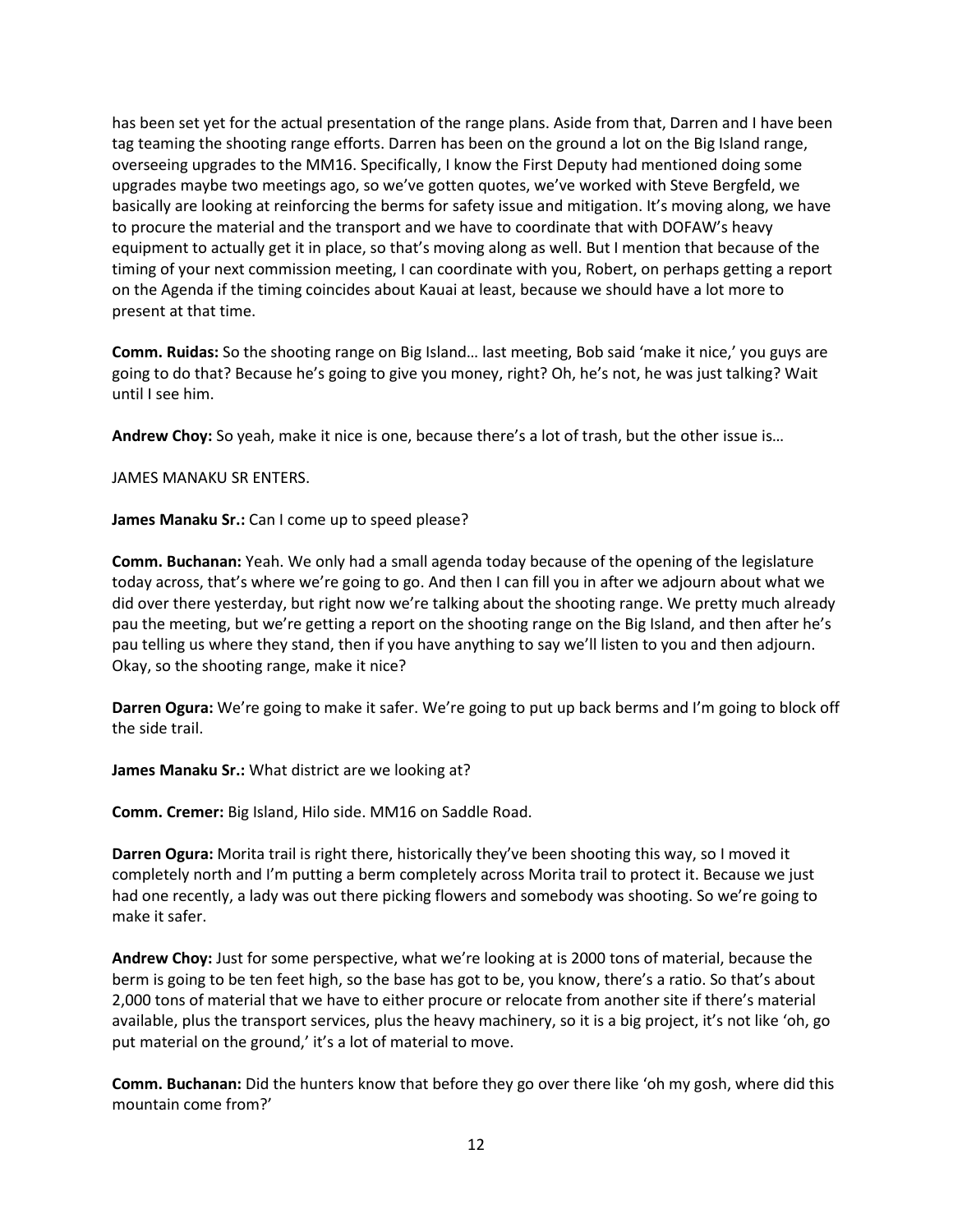**Andrew Choy:** So that's another thing we have to coordinate to coincide with everything is a press release to close the area and then have DOCARE patrol. So the other aspect is the cleanup, because we did get reports that it was bad up there, and DOCARE has been really great on the ground in mobilizing the community to self-police, and they've done clean up days at the range, which has been good.

**Comm. Ruidas:** It's in the trees, yeah?

**Darren Ogura:** Yeah. So I've had meetings with the gun clubs, the gun stores. I go up there every month and just talk to them.

**Comm. Buchanan:** But they know this berm is coming, and they know Morita trail is going to be blocked? Okay.

**Darren Ogura:** I put in toilets for them, I put trash cans—well, somebody stole my trash cans and somebody shot the other one, they're gone.

**Andrew Choy:** We prefer that this is grassroots, that the community takes this over. There's nothing in writing about it but it would be great if a club took it over, that was always the intention.

**Comm. Ruidas:** Is there a pig hunters club over there?

**Darren Ogura:** There's a shooting clubs. They've been going over there with their own pick-up trucks cleaning up trash, raking grass…

**James Manaku Sr.:** Two questions, if I may? We're talking about a level area?

**Darren Ogura:** Pretty much, yeah.

**James Manaku Sr.:** Because I'm concerned about elevation. As you know, I'm a goat hunter, so I know if I go a little bit above, I know where my bullet is going to travel. I'm kind of concerned about people taking it over, and the only reason I'm concerned about it is when can I go? Because I like to go when I can go. Now we're talking about the Big Island, 60 miles out of town on Saddle Road, and so for me it's a convenience for me, because I'm not going to be interfering with anybody's quiet peace, because it's way out and hopefully I'd be out of sound range too. So how can we work that so… I live on Oahu, we don't have one anymore. But if you remember, 50 calibers go over Kokohead Crater, you know that right? A couple times it went over.

**Comm. Buchanan:** But it's going to be an open range.

**Andrew Choy:** I am aware that especially on Oahu and Maui, where the County operates it, but they may choose to operate it through a partnership with a shooting club, that there are concerns with the shooting club taking it over and access.

**James Manaku Sr.:** All I'm worried about is attitude.

**Andrew Choy:** So that should not happen at MM16. The partnership would be specifically to clean the range, to police the range, not to manage it.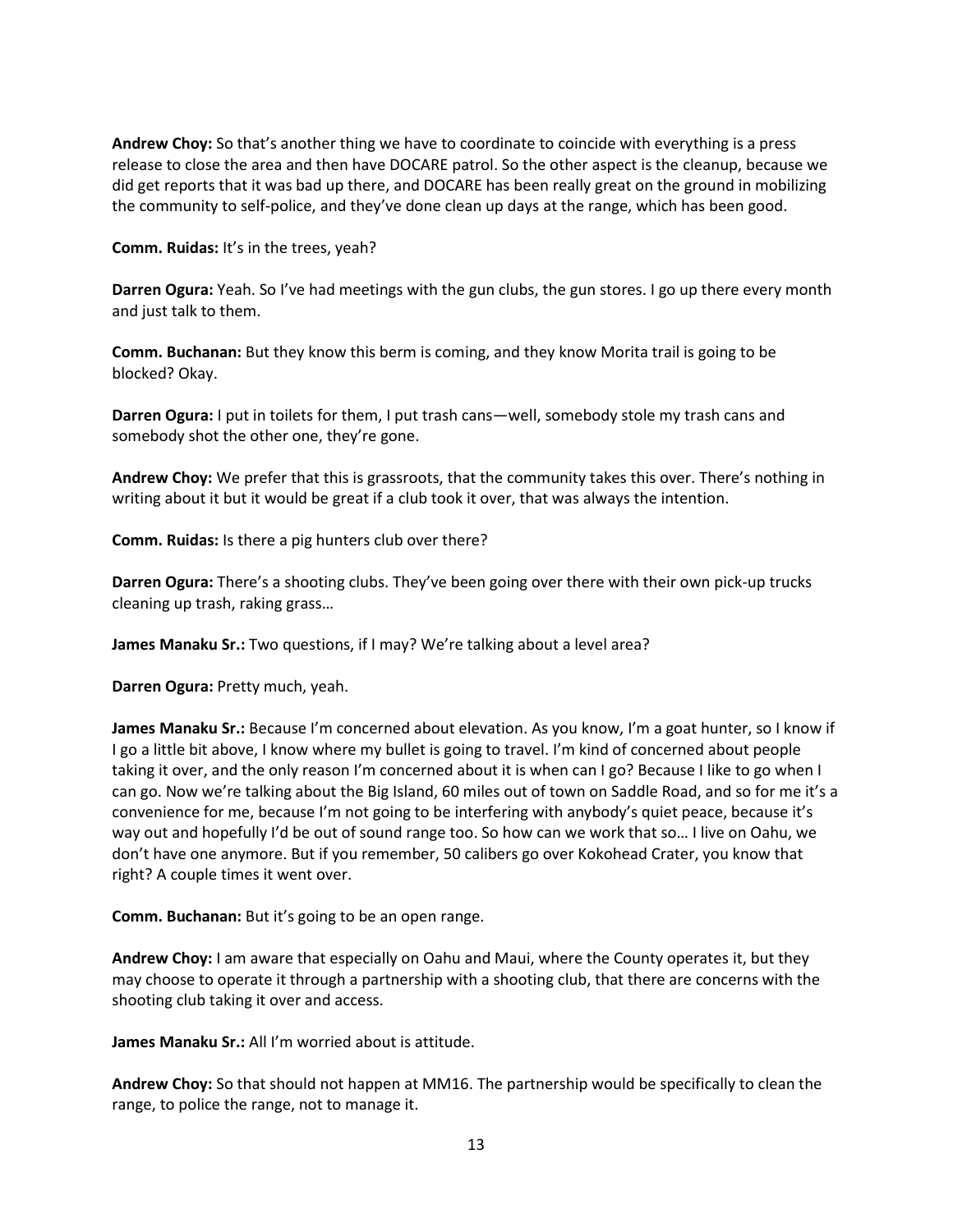**James Manaku Sr.:** Because I'm spending money to go to the range, but when I get there after I've spent my money, I hate to run into attitude.

**Andrew Choy:** There should never be any kind of ownership of the range. No one should close the range for their own personal use.

**James Manaku Sr.:** I understand my own personal responsibility, I'm not shirking any of my responsibility. Anybody is going to tell you, any island that I go to I'm a very responsible person because I like to keep coming back. So I'd just like to make sure, and the people that I help teach, the very first thing I teach them is respect, number one rule. I don't care how they talk to you, you respect them until you find out who they are and what they represent. Then after you find out what they do, you can work with that. But until then you have to show respect. I don't care how stupid they talk to you, because I've had people talk stupid to me, I can listen to stupidness. But only to a certain point.

**Comm. Ruidas:** At the target area from the benches, is it pointing down a little bit?

**Darren Ogura:** It actually is, that way the drainage goes out that way.

**Comm. Ruidas:** You know on Lanai it's been open for many years, we put new targets and everything, but because people don't take care of the place the landowner closed the range and we have only certain times we can go.

**Andrew Choy:** Can I add something for the record? I know we're talking about the MM16 improvements, but because it's a lot of material, a lot of machinery, we're in no way committing that we can do it all at one time. We understand the need, but it might have to be phased out, so I want that on record that we're not saying 'hey, we're going to get this all done in the next two weeks' or something, it might be a phased project, we are moving on it though.

**Comm. Buchanan:** And if Steve is in the midst of it, I'm sure he already knows about decontamination and not taking contaminated soils and ROD and LFA and frogs and whatever else inside the tons of soil you're going to have to move, on equipment, to Saddle Road, that's all. Okay, staff, any more? Okay, we already have a tentative date that we're going to be looking for. Plenty is going to happen between now and the end of February. As a member of the public, did you want to say something on the record?

James Manaku Sr.: James K Manaku Sr., concerned parent, grandparent, great grandparent. My only concern is that I'm worried about our future generations, and it's not just my future generation, because I can tell you my generation has married almost every single kind of people in the world today, and so I'm worried about everybody, not just the Hawaiians. I'm worried about how we're going to get our food in the future. As you guys know, they're trying to kill all our food. And I understand what they're trying to do, but I think we need to manage it a little more carefully than what they're doing now. What they're doing now is trying to eradicate it. To me, they're basing it on the American theory, they're eradicating everything. When they eradicate everything, it takes away from our future generations, my personal opinion. So for me, you folks want to make a decision for our future generations, I'm asking your help. Because without your help, our future generations are not going to have a chance. I'm not sure if anybody went to the Americans and talked to them how I'm asking you folks, but I think we need to be moving in that direction. I understand deer is not indigenous to Hawaii, but they were a gift to us, and it wasn't just to our chief, and king, and queen, it was to the people of Hawaii, not just the royalty.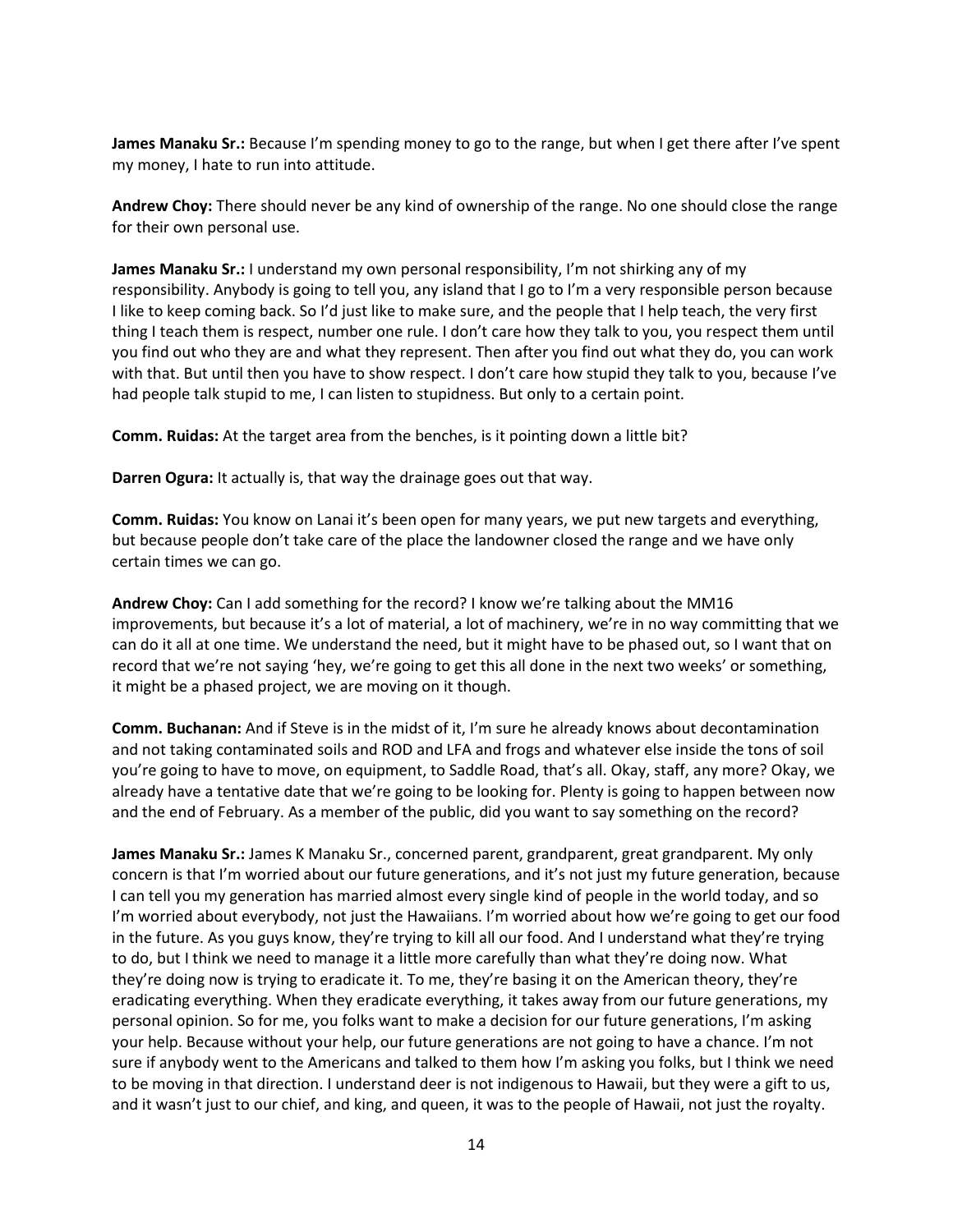The goats? It was a protein that was necessary. If we look at the history of the Polynesians you're going to see, Christmas Island is a perfect example of what can happen if we don't have something put on the side for us. Because if we don't put something on the side for our future generations, we're going to have to buy them. And if we don't have jobs, if we don't have money to purchase it, we're going to end up like the Easter Islands. Our future generations are going to have to start doing things that I don't want to see happen, because that's the only way they're going to do it. We're going to end up like the Bahamas. You guys ever see pictures of the Bahamas? Beautiful islands, beautiful beaches, but where are the locals? They're all in these little corners. They're not allowed to go anywhere, they're not allowed to go into the oceans and get fish. They're not allowed to go into the mountains because there's no more food walking around in the mountains like we have right now. You're a hunter, you know! What's going to happen to our future generations if we don't protect it, because it's our responsibility! I never thought I'd be sitting talking like this. What I did on Lanai broke the number one rule: somebody stole from me and I went and licked the guy and I was wrong, I admit that. And they kicked me off the island only because I fought. That was the only thing I did wrong. What's the excuse our children are going to have in the future? 'Our fathers never fought for us, so we've got to fight for ourselves'? I hope not. So if we're game management, if that's what we are, then let's go out.

**James Manaku Sr.:** We've got to talk to our boss, and I'm willing to help. Believe me. [indiscernible] science, I'm willing to go to any meetings too, I'm not ashamed to talk. I'm Portuguese, I'm Irish, I'm Hawaiian… But believe me, I think it's something that is ultimately very necessary for our future generations, because if not, there are going to be jobs for our future generations to buy food-- right now it's free. Well, it's not free, but… I have a commissioner telling me that if I want to go onto [indiscernible] property, I got to do something for him for something that belongs to us. And I don't mind doing it, but he's telling me I have to do it. I'm helping him! Because he's paying guys to do it, and I tell him I'm willing to do it for free. I don't know what their problem is. And he's a commissioner, so I'm not sure what direction they're going in. So that's why I'm here.

**Comm. Cremer:** I have a statement for Uncle. The reason I sit here is my concerns that you brought forward here. And I was just discussing it with Lori while we were across talking to state senators and our representatives. If for the next six months that I sit on this Board, I will rant and rave to make everything best, even if I don't get reappointed because I'm a voice that they don't like here, it does not matter, because at the end of the day, at the end of this commission and my seat, I know that I tried my best for the future generation and for the public, the people I represent. And I thank you for coming and testifying, because I have the same ambitions as you.

**James Manaku Sr.:** Thanks all of you who are making that decision, because it's not an easy decision, I know that. Because you're talking to somebody who attends a lot of meetings, and when I walk into meetings I get people whose jaws drop to the ground, and I look at them and I think to myself 'shame on you guys. You guys with your jaws on the ground. Duh!' I know decisions aren't easy to make. I have five children, 26 grandchildren, five great grandchildren. At Christmastime, birthdays? I have to make them all even! And sometimes it can be hard because sometimes I have a little bit more, but I try to be straight across the board because I love them all, they're all special to me, and whoever they stay with is special to me too. And I hanai six of my grandchildren, because I'm not going to let them feel left out, they're part of my family. I'm so proud, as they're growing up, they make me feel like I'm their real family, and I'm so proud.

**Comm. Buchanan:** You are their real family.